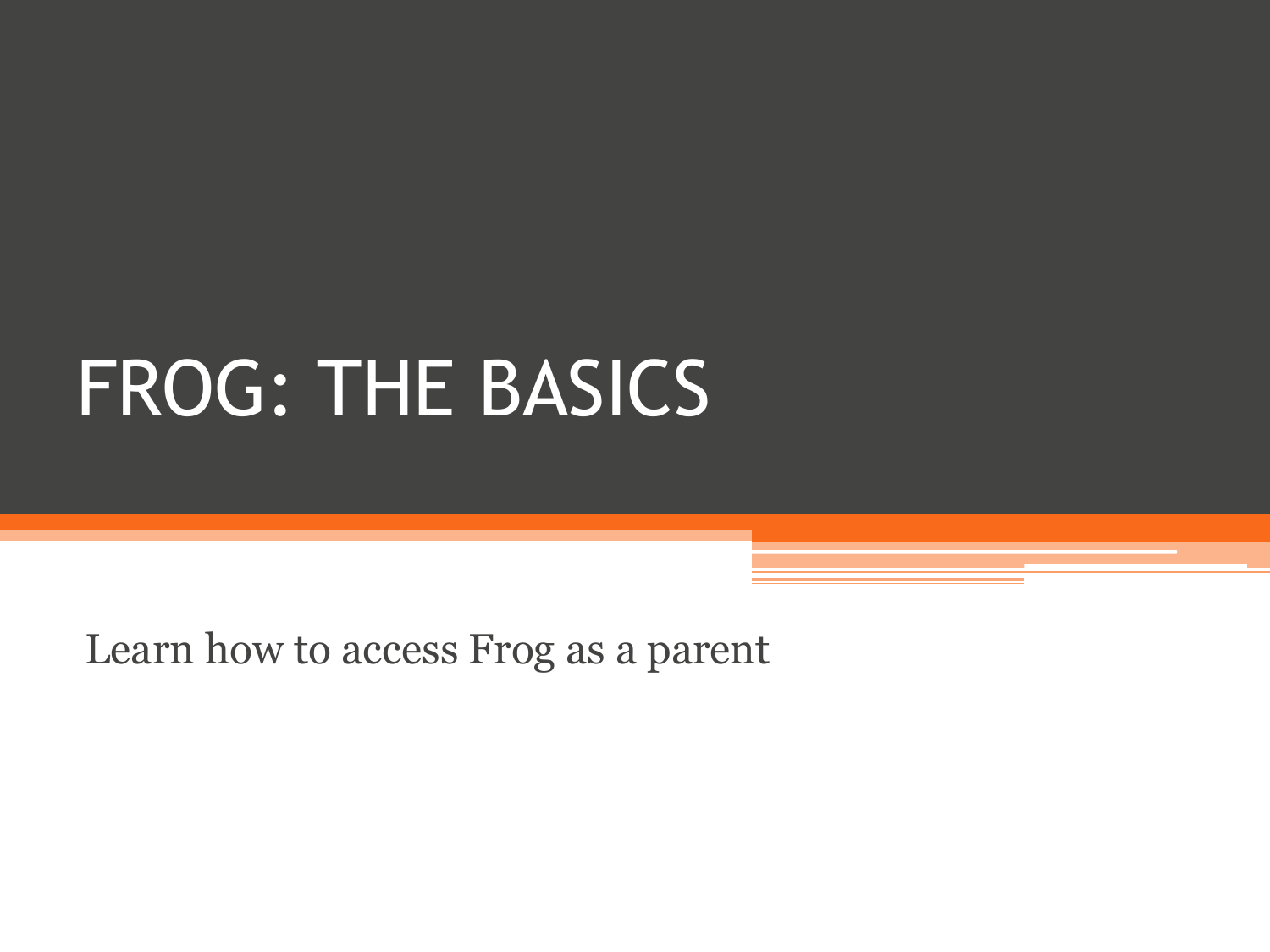#### **GETTING STARTED**

**All parent's have access to Frog**

**Your username will be in the following format:**

**First two letters of first name then surname "." pa.**

**E.g. Joe Bloggs Username will be "Jobloggs.pa" (not case sensitive)**

**All parents have a generic password, which is "HendonParent" (case sensitive)** *(you will be to asked to change this when you first login)*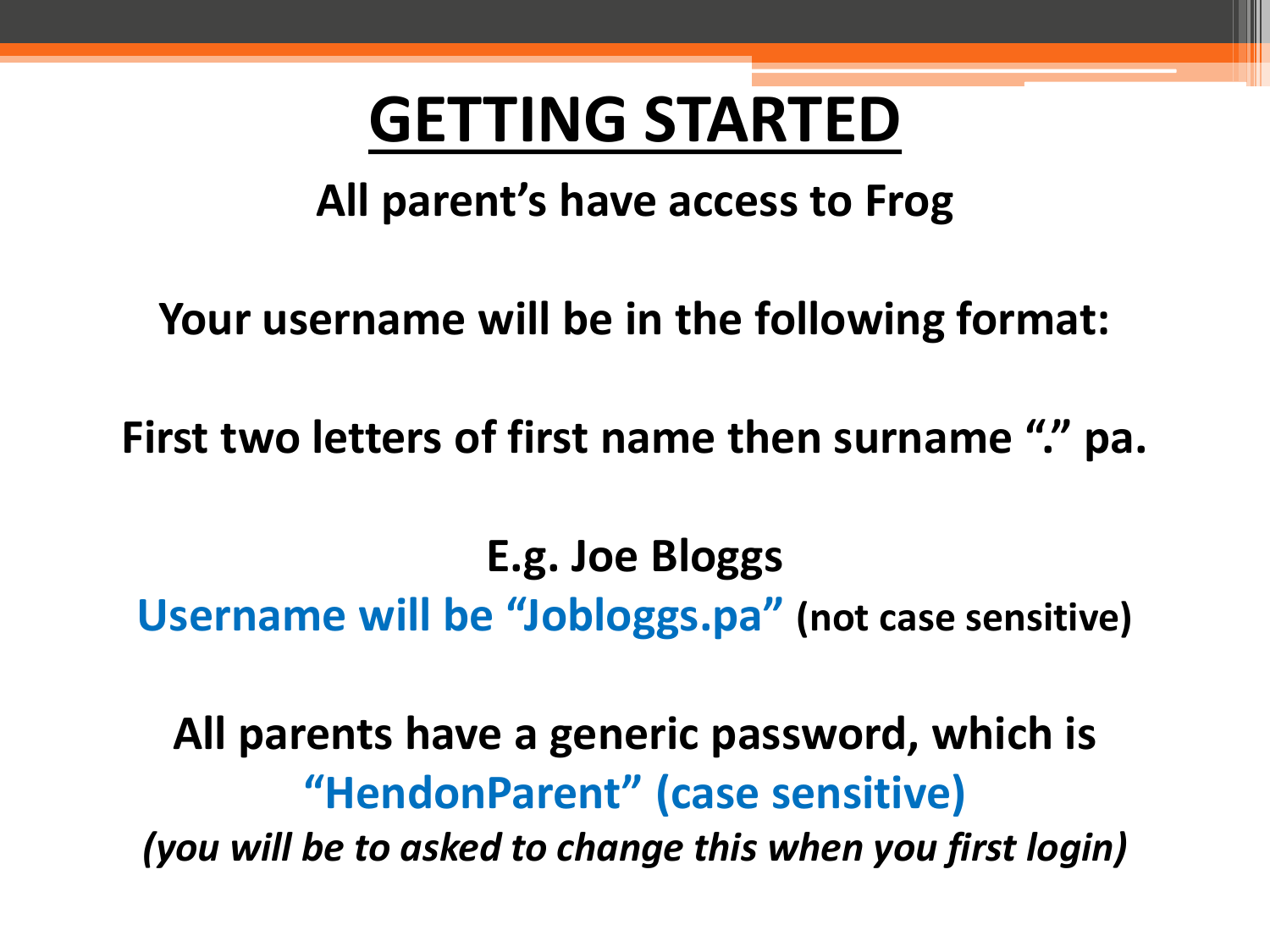#### **GETTING STARTED: on a computer**

#### **Put frog.hendonschool.co.uk into the internet bar**

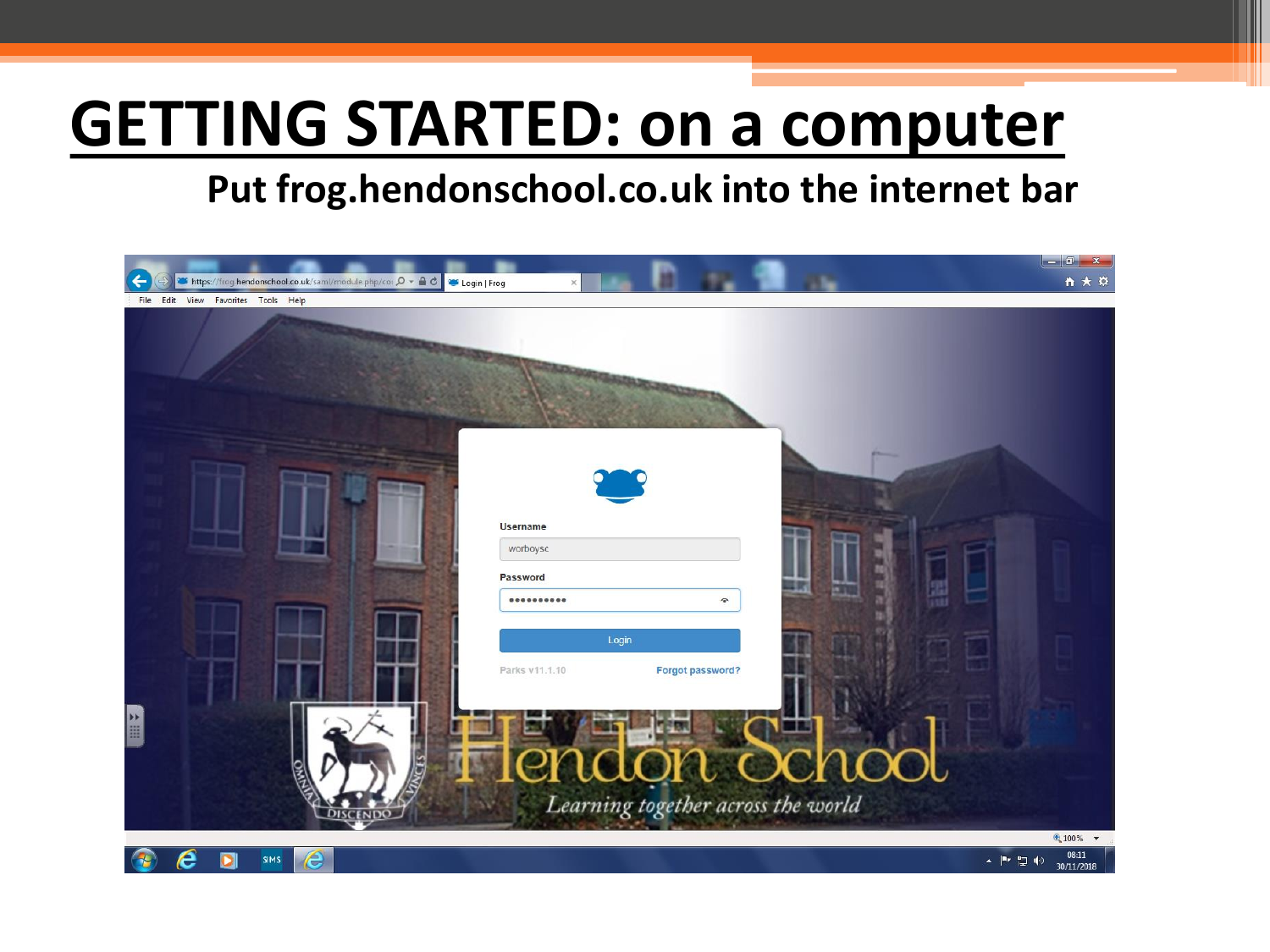## **GETTING STARTED: on the Frog app**

**Search for 'MyFrog' in the app store (iTunes/Google Play).** 



**Enter the school Frog address (frog.hendonschool.co.uk) on the first screen**



Please enter your school's Frog web address

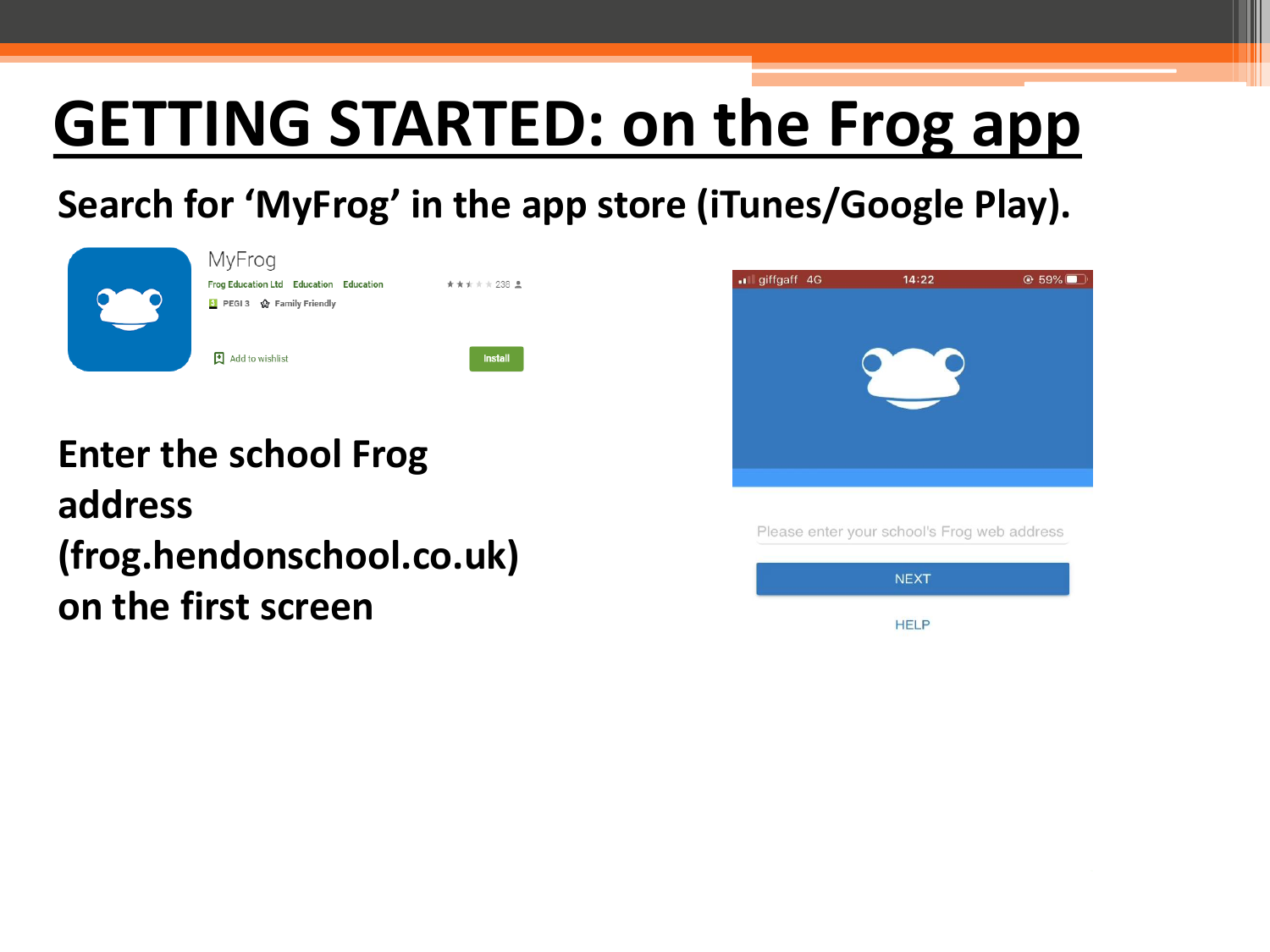

Here, you are able to see your child's homework calendar . In the above example, the student has a maths homework due on Tuesday 14th Jan 2020.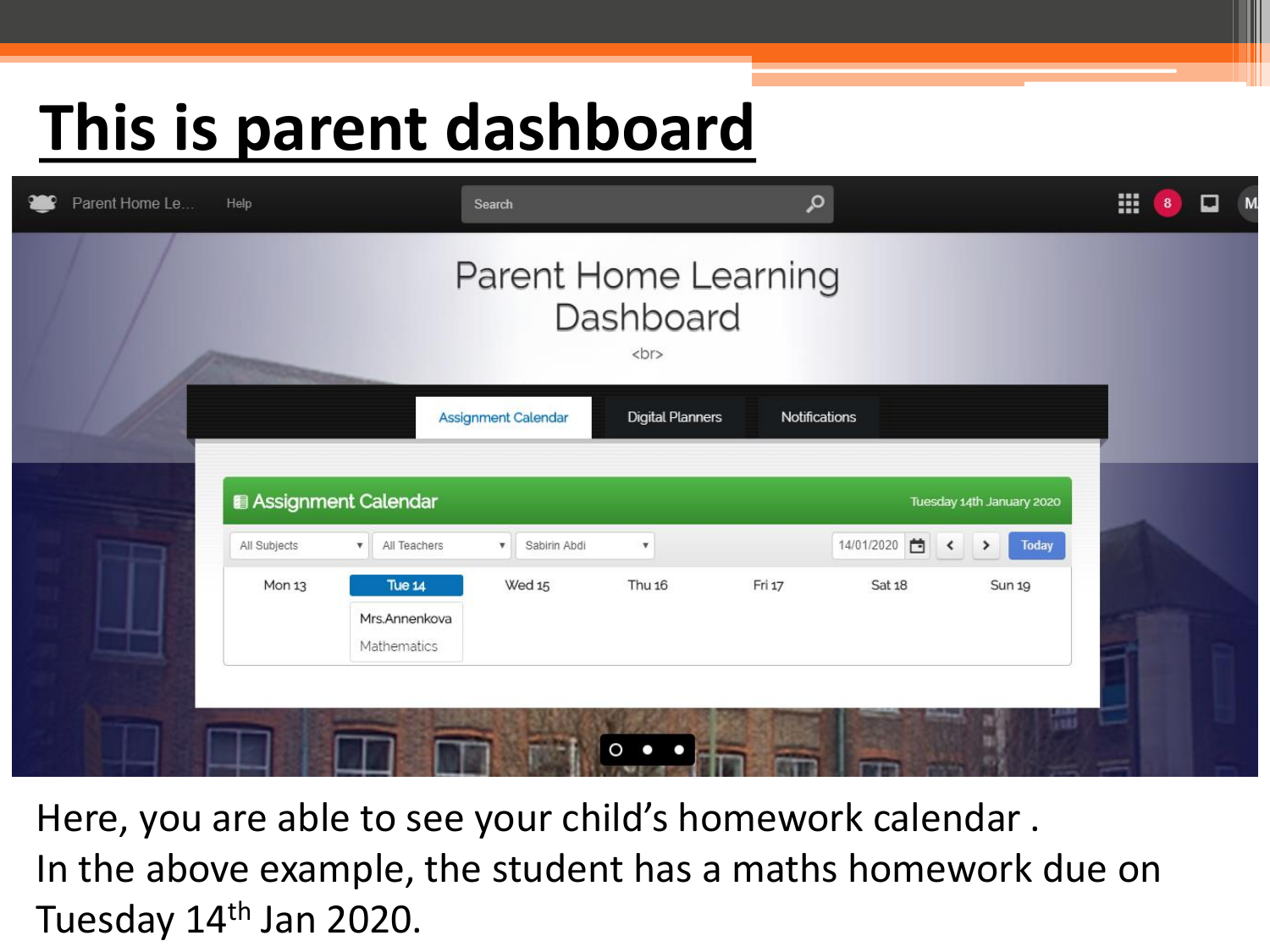

Click on this tab to access your child's planner.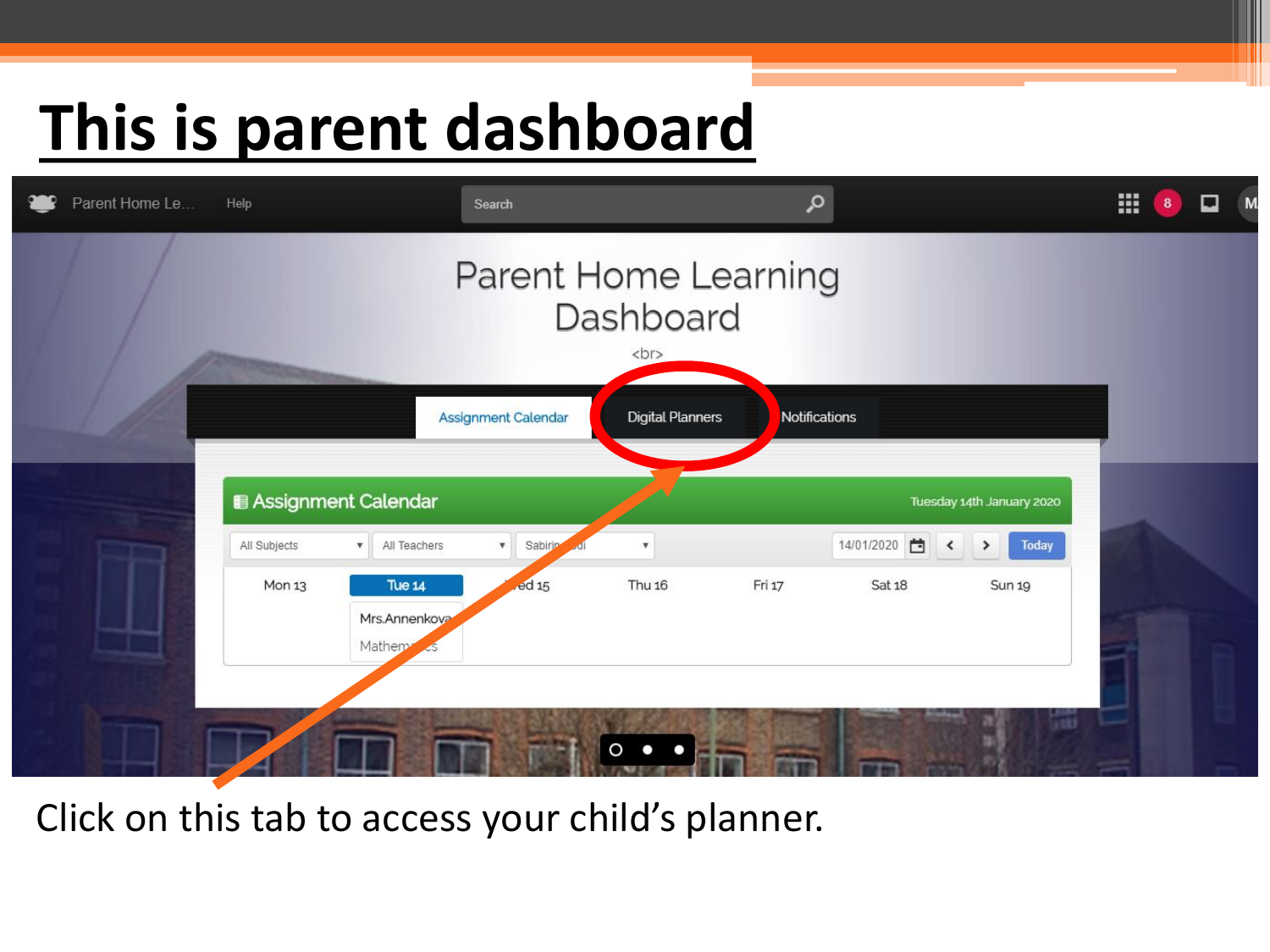

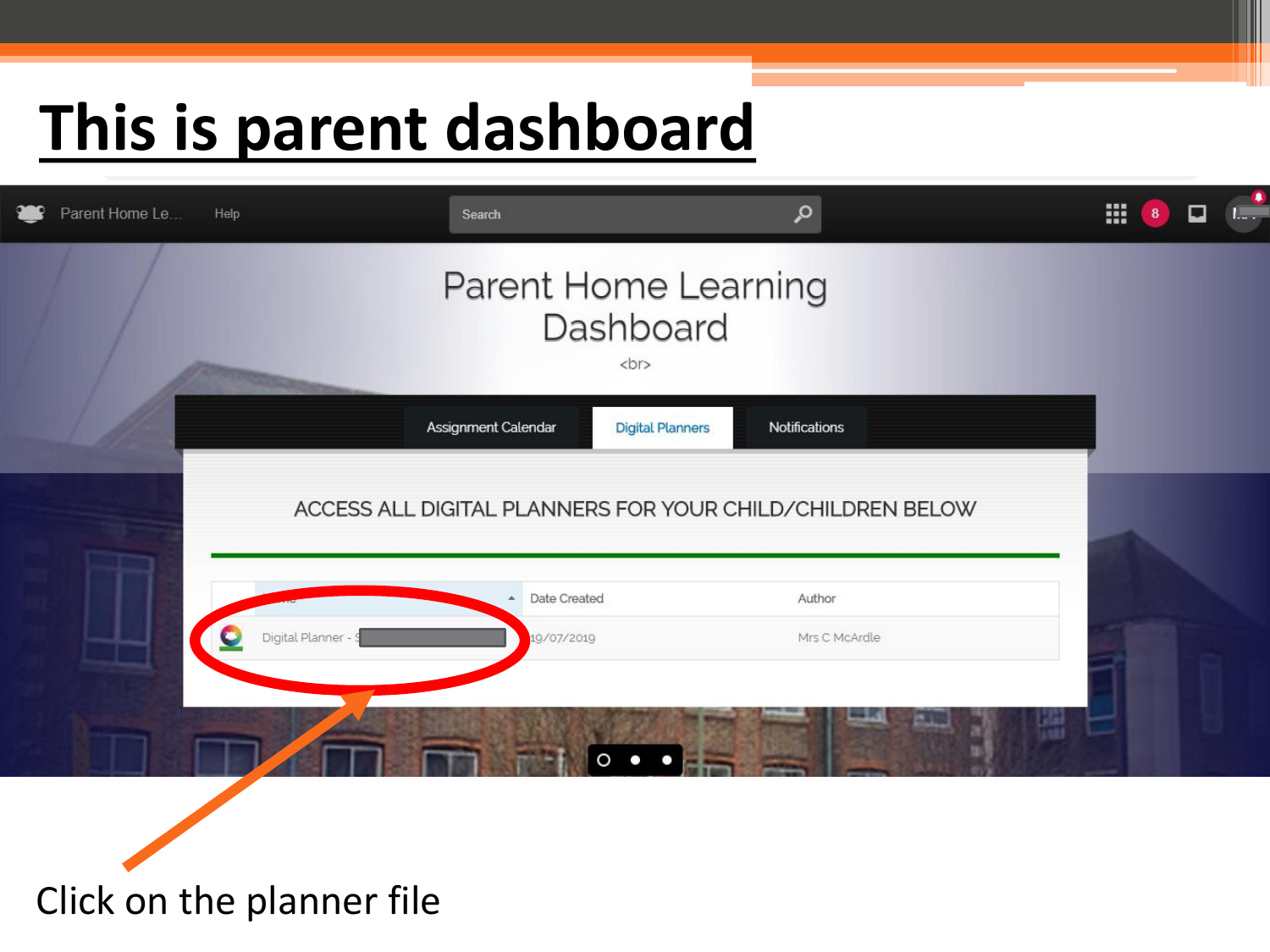

Clicking on "timetable" gives you access to your child's timetable Here you can find a lot of information (which would have been in a physical planner in previous years, e.g. school information).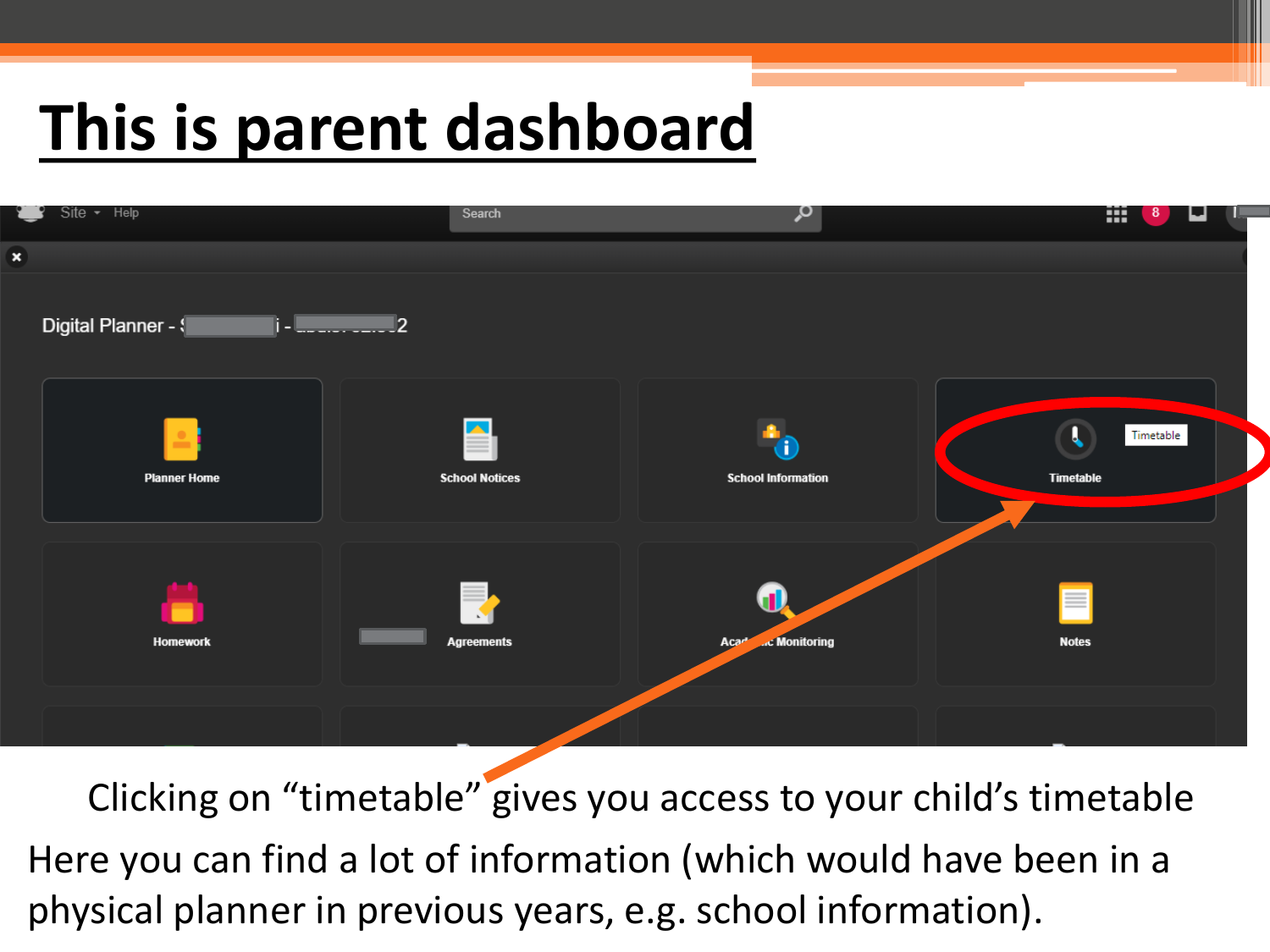

You are able to see your child's timetable. You can see the teacher name and class room when you put the cursor over a lesson.